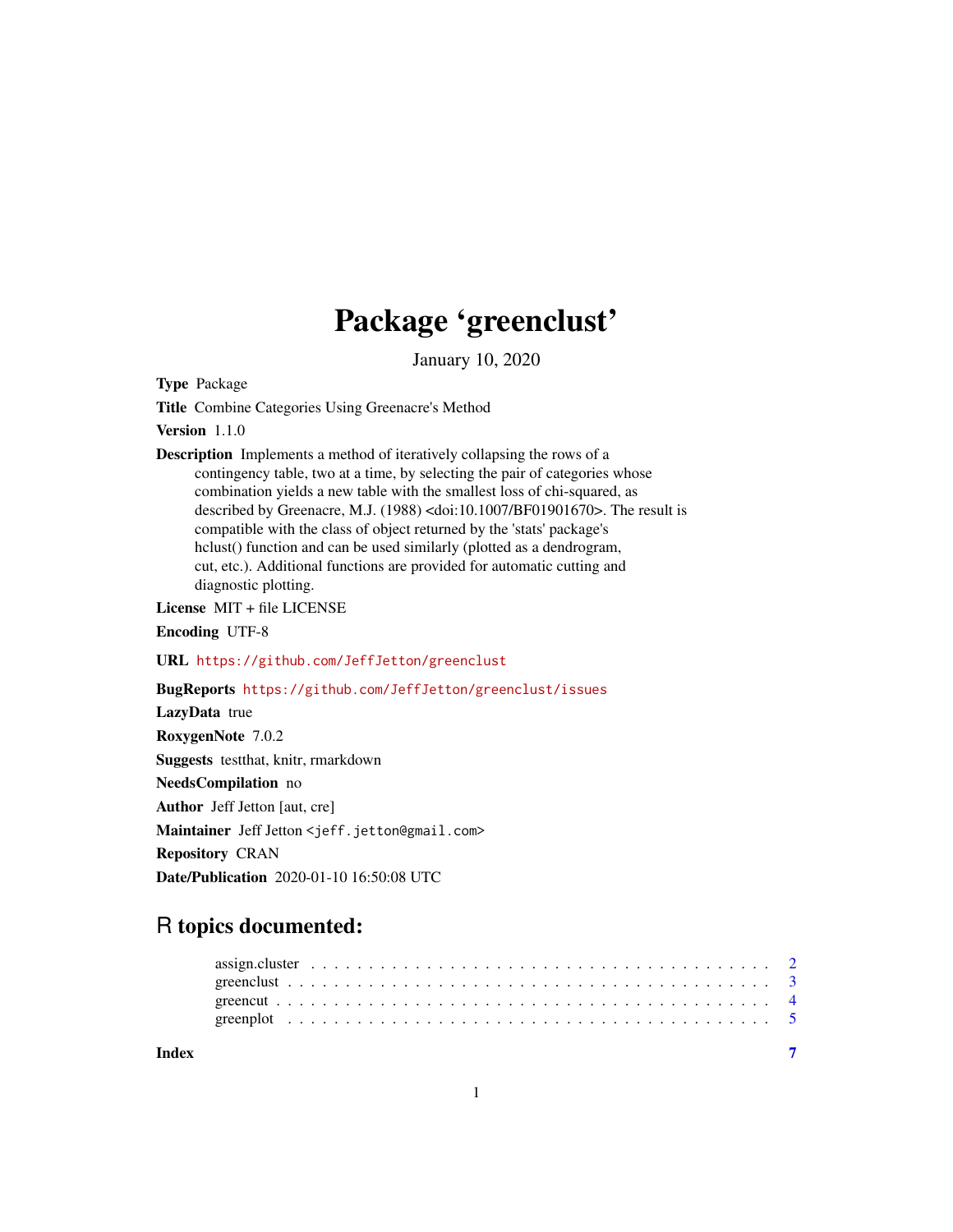#### Description

Maps a vector of cluster numbers to another categorical vector, yielding a new vector of matching cluster numbers. Useful for distributing cluster numbers back out to the original observations in cases where the clustering was performed on a table of unique levels rather than directly on the observations (such as with [greenclust](#page-2-1)).

#### Usage

```
assign.cluster(x, clusters, impute = FALSE)
```
#### Arguments

| X        | a factor or character vector representing a categorical variable                                        |
|----------|---------------------------------------------------------------------------------------------------------|
| clusters | a named numeric vector of cluster numbers, such as an object returned by greencut<br>or cutree          |
| impute   | a boolean controlling the behavior when a value in x is not found in names (clusters)<br>(see Details). |

#### Details

Any categories in x that do not exist in names(clusters) are given a cluster of NA, or (if impute is TRUE) assigned the cluster number that is most-frequently used for the other existing categories, with ties going to the lowest cluster number. If there are no matching clusters for any of the categories in x, imputation will simply use the first cluster number in clusters.

If there are duplicate names in clusters, the first occurrence takes precedence.

#### Value

A factor vector of the same length as x, representing assigned cluster numbers.

#### See Also

[greenclust](#page-2-1), [greencut](#page-3-1), [greenplot](#page-4-1)

#### Examples

```
# Cluster feed types based on number of "underweight" chicks
grc <- greenclust(table(chickwts$feed,
                        ifelse(chickwts$weight < 200, "Y", "N")))
# Assign clusters to each original observation
feed.clustered <- assign.cluster(chickwts$feed, greencut(grc))
table(chickwts$feed, feed.clustered)
```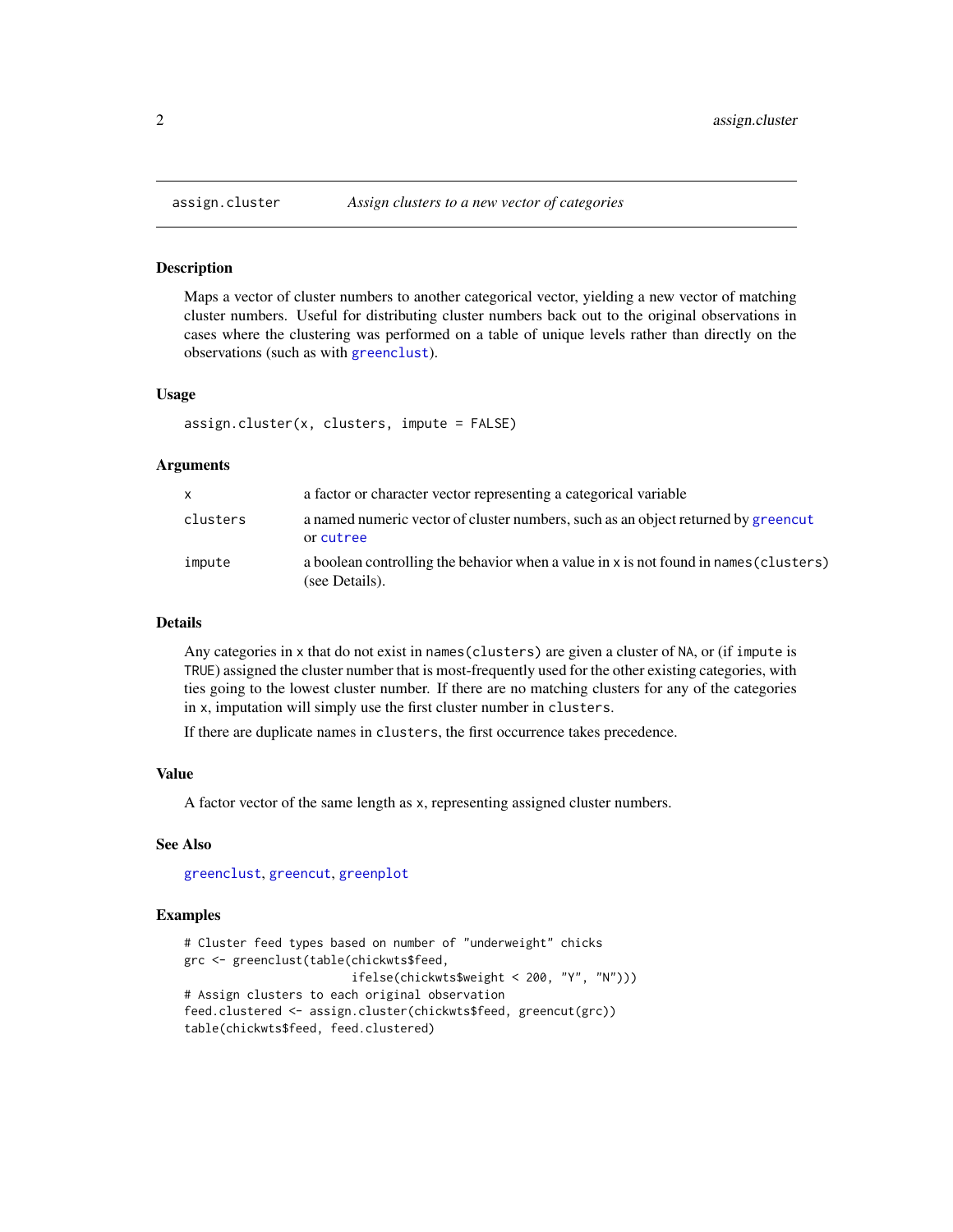<span id="page-2-1"></span><span id="page-2-0"></span>

#### Description

Iteratively collapses the rows of a table (typically a contingency table) by selecting the pair of rows each time whose combination creates the smalled loss of chi-squared.

#### Usage

 $greenclust(x, correct = FALSE, verbose = FALSE)$ 

#### Arguments

|         | a numeric matrix or data frame                                                                                            |
|---------|---------------------------------------------------------------------------------------------------------------------------|
| correct | a logical indicating whether to apply a continuity correction if and when the<br>clustered table reaches a 2x2 dimension. |
| verbose | if TRUE, prints the clustered table along with r-squared and p-value at each step                                         |

#### Value

An object of class greenclust which is compatible with most [hclust](#page-0-0) object functions, such as [plot\(](#page-0-0)) and [rect.hclust\(](#page-0-0)). The height vector represents the proportion of chi-squared, relative to the original table, seen at each clustering step. The greenclust object also includes a vector for the chi-squared test p-value at each step and a boolean vector indicating whether the step had a tie for "winner".

#### References

Greenacre, M.J. (1988) "Clustering the Rows and Columns of a Contingency Table," *Journal of Classification 5*, 39-51. <https://doi.org/10.1007/BF01901670>

#### See Also

[greencut](#page-3-1), [greenplot](#page-4-1), [assign.cluster](#page-1-1)

#### Examples

```
# Combine Titanic passenger attributes into a single category
tab <- t(as.data.frame(apply(Titanic, 4:1, FUN=sum)))
# Remove rows with all zeros
tab \leq tab[apply(tab, 1, sum) > 0, ]
# Perform clustering on contingency table
grc <- greenclust(tab)
# Plot r-squared and p-values for each potential cut point
```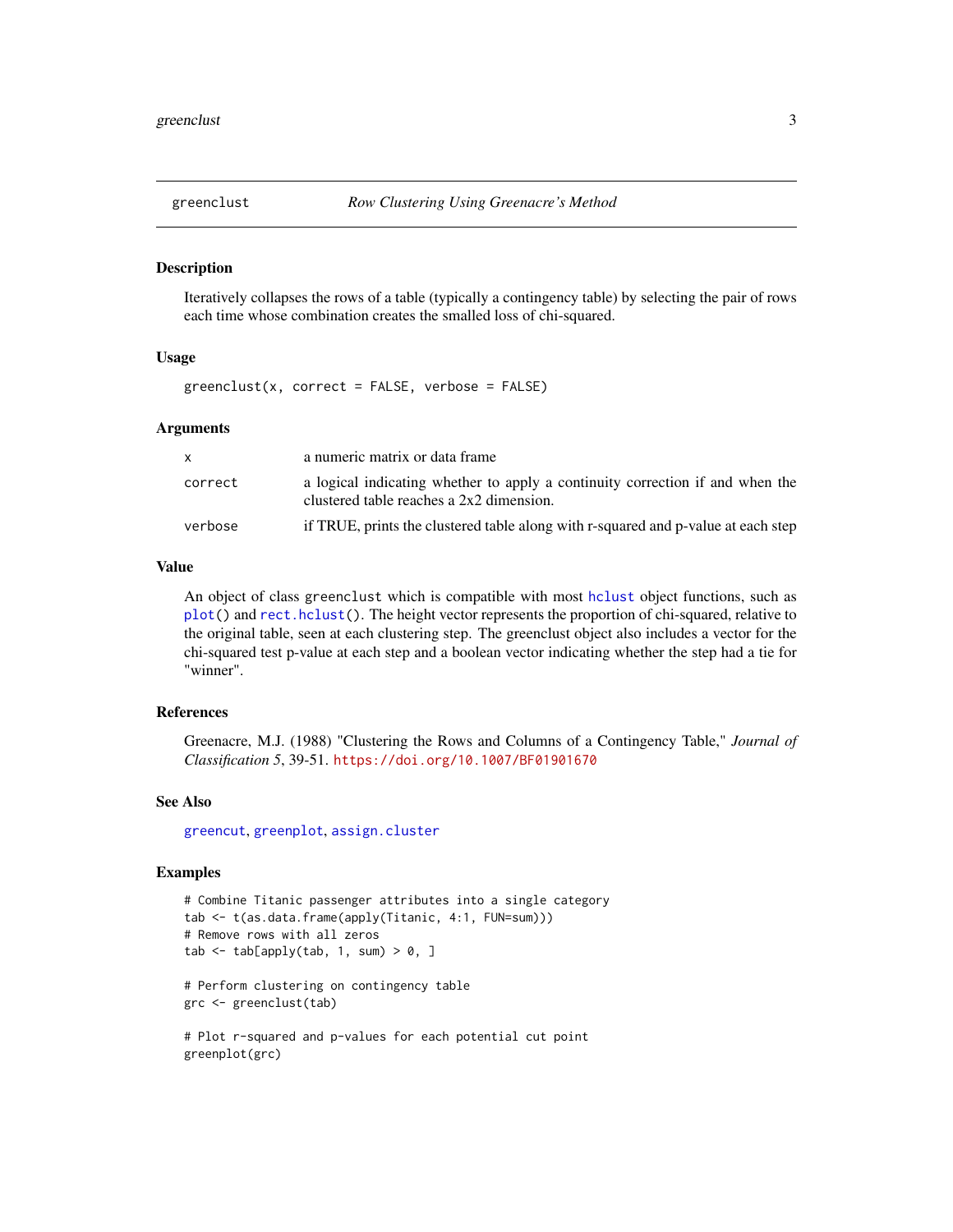#### 4 greencut and the state of the state of the state of the state of the state of the state of the state of the state of the state of the state of the state of the state of the state of the state of the state of the state of

```
# Get clusters at suggested cut point
clusters <- greencut(grc)
# Plot dendrogram with clusters marked
plot(grc)
rect.hclust(grc, max(clusters))
```
<span id="page-3-1"></span>greencut *Cut a Greenclust Tree into Optimal Groups*

#### Description

Cuts a [greenclust](#page-2-1) tree at an automatically-determined number of groups.

#### Usage

 $greencut(g, k = NULL, h = NULL)$ 

#### Arguments

| g | a tree as producted by greenclust                                   |
|---|---------------------------------------------------------------------|
| k | an integer scalar with the desired number of groups                 |
| h | numeric scalar with the desired height where the tree should be cut |

#### Details

The cut point is calculated by finding the number of groups/clusters that results in a collapsed contingency table with the most-significant (lowest p-value) chi-squared test. If there are ties, the smallest number of groups wins.

If a certain number of groups is required or a specific r-squared (1 - height) threshold is targeted, values for either k or h may be provided. (While the regular [cutree](#page-0-0) function could also be used in this circumstance, it may still be useful to have the additional attributes that greencut() provides.)

As with cutree(), k overrides h if both are given.

#### Value

greencut returns a vector of group memberships, with the resulting r-squared value and p-value as object attributes, accessable via [attr](#page-0-0).

#### References

Greenacre, M.J. (1988) "Clustering the Rows and Columns of a Contingency Table," *Journal of Classification 5*, 39-51. <https://doi.org/10.1007/BF01901670>

<span id="page-3-0"></span>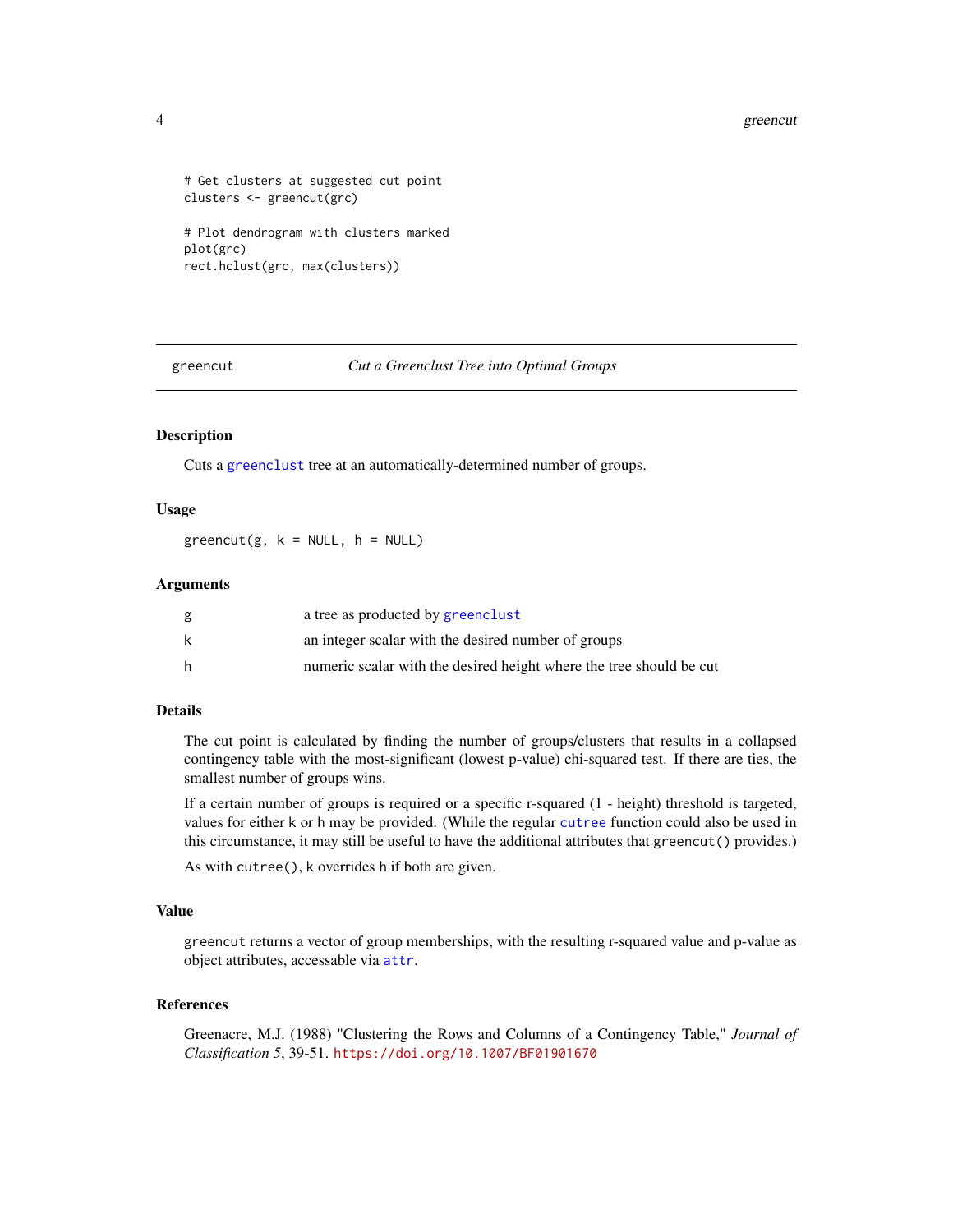#### <span id="page-4-0"></span>greenplot 5

#### See Also

[greenclust](#page-2-1), [greenplot](#page-4-1), [assign.cluster](#page-1-1)

#### Examples

```
# Combine Titanic passenger attributes into a single category
# and create a contingency table for the non-zero levels
tab <- t(as.data.frame(apply(Titanic, 4:1, FUN=sum)))
tab \leq tab[apply(tab, 1, sum) > 0, ]
grc <- greenclust(tab)
greencut(grc)
plot(grc)
rect.hclust(grc, max(greencut(grc)),
            border=unique(greencut(grc))+1)
```
<span id="page-4-1"></span>greenplot *Plot Statistics for a Greenclust Object*

#### Description

Displays a connected scatterplot showing the r-squared values (x-axis) and p-values (y-axis) at each clustering step of a [greenclust](#page-2-1) object. Points are labeled with their cutpoints, i.e., the number of groups/clusters found at each step. The point with the lowest p-value (typically the optimal cutpoint) is highlighted.

#### Usage

```
greenplot(
  g,
  type = "b",
 bg = "gray75",
 pch = 21,
 cex = 1,
 optim.col = "red",
 pos = 2,
 main = "P-Value vs. R-Squared for Num. Clusters",
 xlab = "r-squared",
 ylab = NULL,
  ...
\mathcal{L}
```
#### Arguments

| g    | an object of the type produced by greenclust                                       |
|------|------------------------------------------------------------------------------------|
| type | 1-character string giving the type of plot desired: "p" for points, "l" for lines, |
|      | and "b" (the default) for both points and lines.                                   |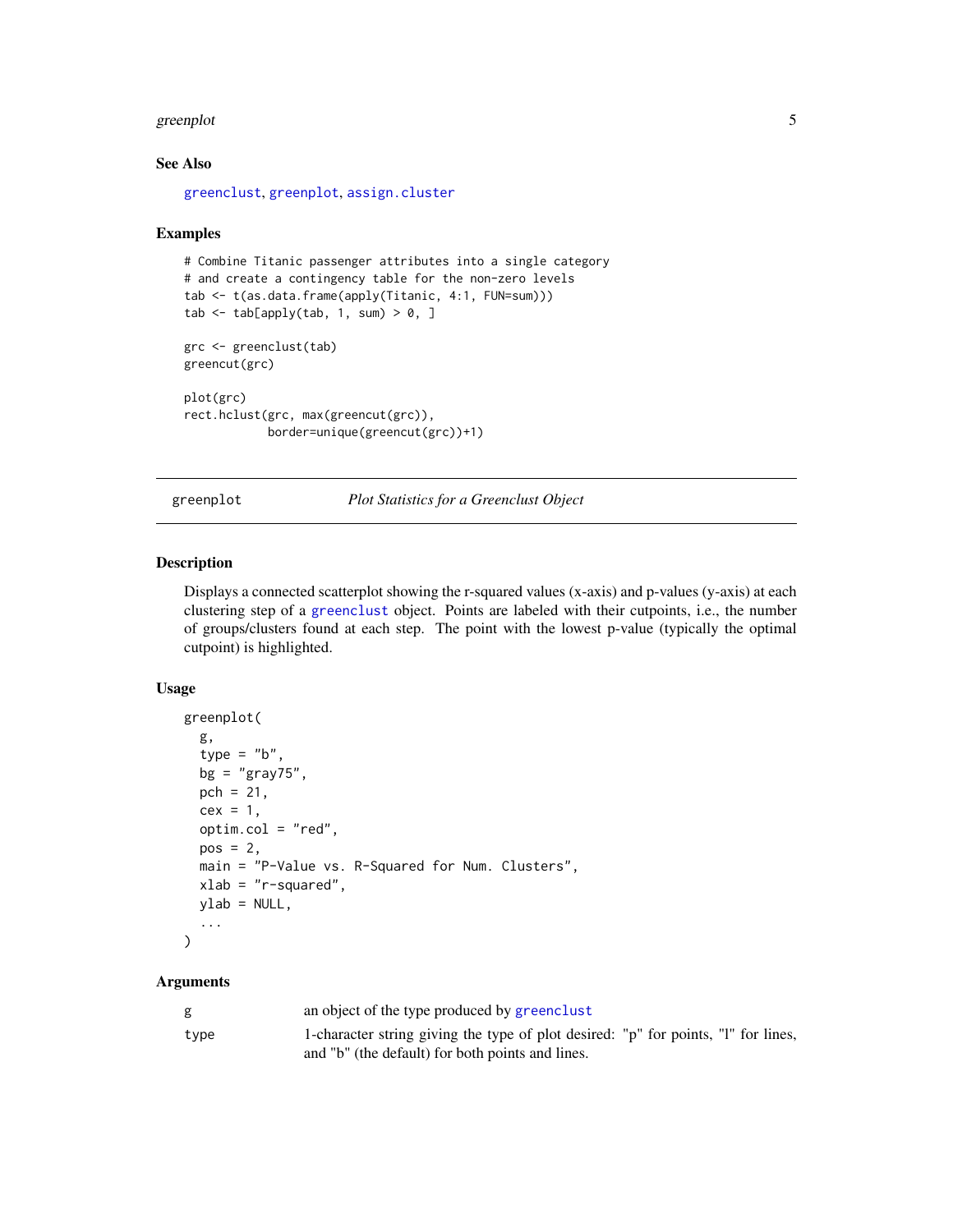<span id="page-5-0"></span>

| bg        | a vector of background colors for open plot symbols. Also used for the line color<br>if type is "b".                                                                                                                   |
|-----------|------------------------------------------------------------------------------------------------------------------------------------------------------------------------------------------------------------------------|
| pch       | a vector of plotting characters or symbols: see points                                                                                                                                                                 |
| cex       | a numerical vector giving the amount by which plotting characters and symbols<br>should be scaled relative to the default. For this plot, the numeric labels on each<br>point are always scaled to 0.80 of this value. |
| optim.col | color to use for highlighting the "optimal" cutpoint.                                                                                                                                                                  |
| pos       | specifies the position of labels relative to their points: $1 =$ below, $2 =$ left, $3 =$<br>above, and $4 =$ right.                                                                                                   |
| main      | an overall title for the plot.                                                                                                                                                                                         |
| xlab      | a title for the x axis.                                                                                                                                                                                                |
| ylab      | a title for the y axis.                                                                                                                                                                                                |
| .         | additional arguments to be passed to the plotting methods.                                                                                                                                                             |
|           |                                                                                                                                                                                                                        |

#### References

Greenacre, M.J. (1988) "Clustering the Rows and Columns of a Contingency Table," *Journal of Classification 5*, 39-51. <https://doi.org/10.1007/BF01901670>

#### See Also

[greenclust](#page-2-1), [greencut](#page-3-1), [assign.cluster](#page-1-1)

#### Examples

```
# Combine Titanic passenger attributes into a single category
# and create a contingency table for the non-zero levels
tab <- t(as.data.frame(apply(Titanic, 4:1, FUN=sum)))
tab \leq tab[apply(tab, 1, sum) > 0, ]
```

```
grc <- greenclust(tab)
greenplot(grc)
```

```
# Plot using custom graphical parameters
greenplot(grc, type="p", bg="lightblue", optim.col="darkorange",
         pos=3, bty="n", cex.main=2, col.main="blue")
```